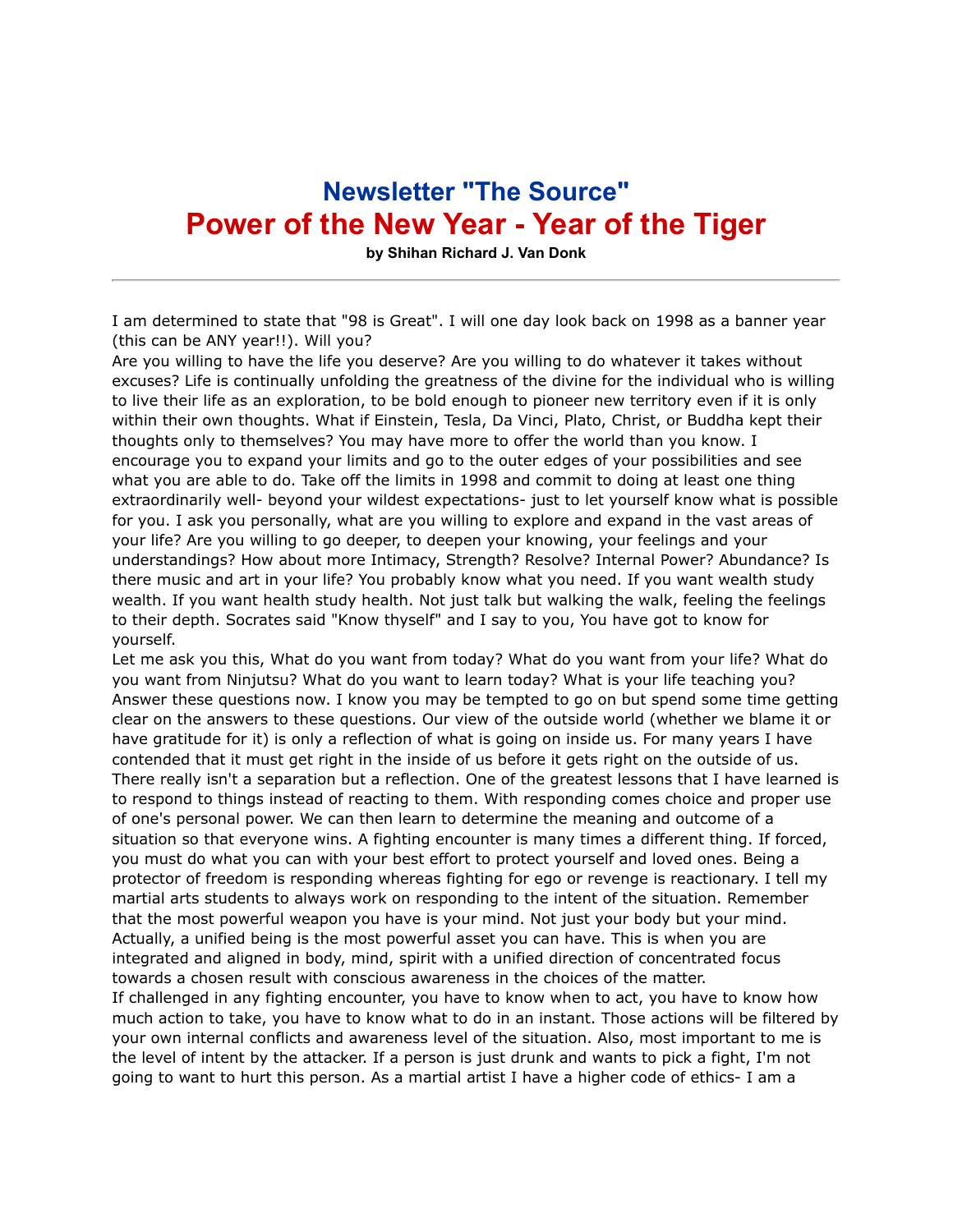protector of freedom not a destroyer. Those days are long past. Learn to measure the situation, understand the needs of the attacker. You say you don't have time? Well, until you are trained you may just have to do the best you can during the encounter This is what martial arts training in and out of the dojo is for. To be prepared. Remember the old Scout motto? Be prepared. I say go into the world with both eyes open. Know the difference between proper distancing so you can control the outcome verses destroying this person. Because in doing that destruction, it still comes back to you, whatever you're doing on the outside is going to reflect what's going on on the inside because you need to deal with that too. The more anger you hold the more you get to see what anger really is through its effect in your life. Anger is your feeling that you are not in control, that you don't have the ability to control a situation at that particular time, that you have given up power or are powerless in that situation. And it can generalize to being powerless to anything at all. The fear makes one become attached to getting control back to at any cost. Remember, Buddha said that anything that you are attached to will control you. Anger usually violates everything in its path- you included.

Then there's often guilt. When people think that they have violated someone they usually find some way to cause themselves pain or punishment so that they can relinquish the guilt they feel. Some people manifest disease in their body from the constant anger they run in their bodies or receive from others and later don't feel worthy. They don't think that they should have a full life. It's very difficult for people sometime to say "Yes!, life is wonderful, it should be full of happiness and joy. And, "Yes, I can have it all and I can keep a renewed connection to God / Spirit. So we have to learn to let go of that anger. Learn not to manifest it at all. Let us share our courageous acts and not our fears.

Takamatsu Sensei, my teacher's teacher, was a great martial artist who fought many battles, but he was also a great spiritual teacher. In fact in his later years of life he gave up most of his martial arts except for teaching my teacher, Masaaki Hatsumi. He became a priest and lived his life in the devotion of life. He spent many moments in the mountains and in attunement with nature, with life and studied how things naturally interacted. The most profound message he shared on the spiritual side of things was his conquest to give up anger. That was his personal quest for himself and he felt it was one of the most transforming actions that he ever took. According to my teacher Grandmaster Hatsumi, he did this very well. The times when he thought that Takamatsu Sensei would be extremely angry, he wasn't. Grandmaster Hatsumi has worked with this issue also and says at times it is a very difficult lesson to learn. I'm still working on it myself. The more actions one takes in the world the bigger the tests (mirror) become. The thought occurs to me that if I'm angry at someone else without action, whose body suffers? Mine. Wait a minute here- they violated me, I get angry, and MY body hurts? Something is wrong here. Shouldn't it be the other way around? The world would certainly be different if, when someone violated someone else, it was their own body which started hurting until they stopped violating! Instant Karma.

But it isn't this way because we are meant to be self accountable. If I get an itch, I need to scratch it. We all need to take care of things for ourselves in life. But it's the response that you choose to give to an action that's going to make a difference. That's just the way it is. You have to know that things are the way that they are and just being upset that they are the way that they are is not going to help the way that they are. Do you understand this? It's a very powerful understanding. Things are already the way that they are, so be willing to do what you have to do, but do it at the level of intent that is necessary.